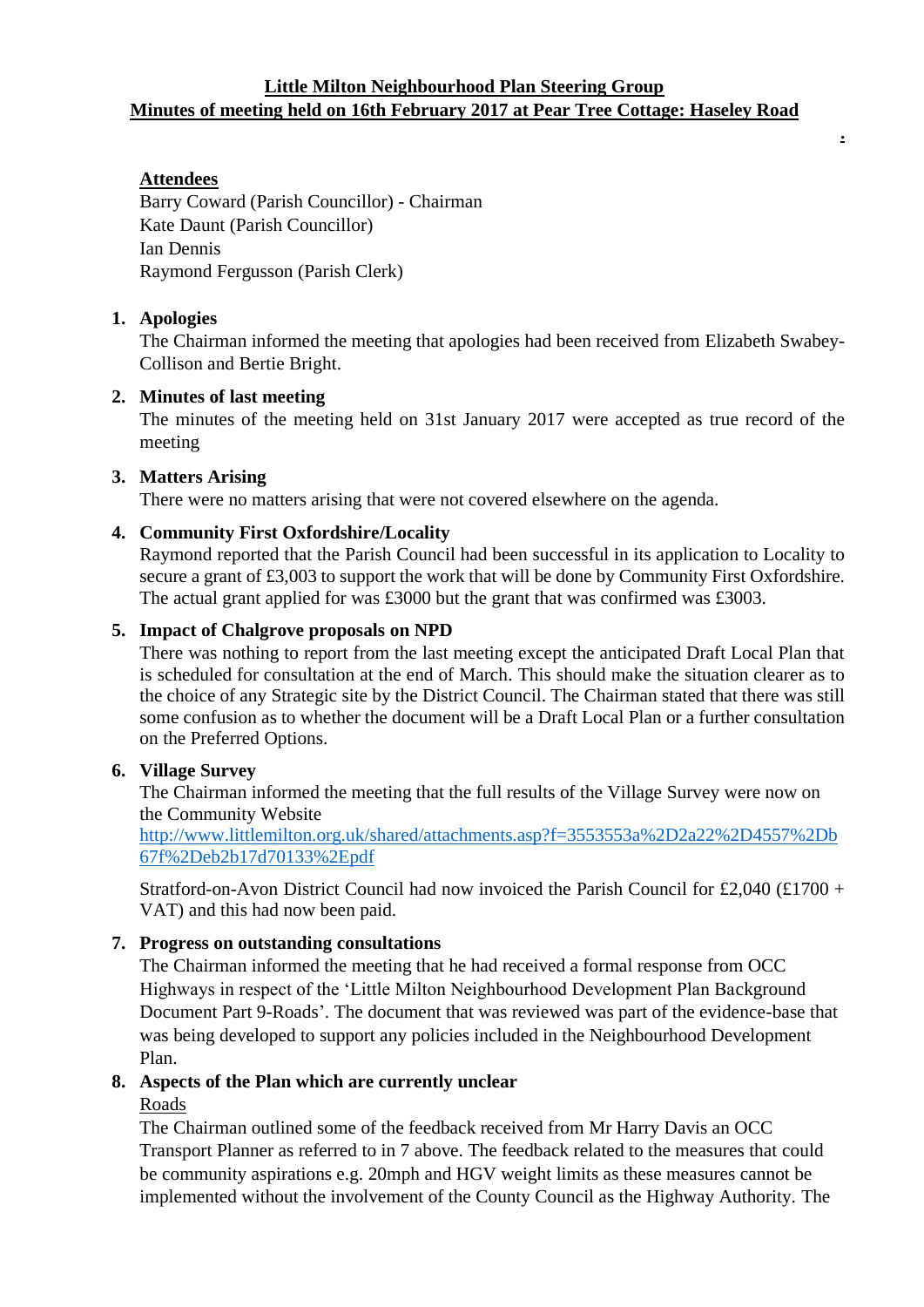feedback also gave helpful comments on cross-referencing evidence that was contained in other source documents. Mr Davis included some historical traffic survey data. The Chairman also referred to a County Council website site that reports annualised traffic flows across Oxfordshire and there is a collection point just south of Junction 7 on the A329. [https://www.oxfordshire.gov.uk/cms/traffic-count-](https://www.oxfordshire.gov.uk/cms/traffic-count-data?field_geofield_distance%5Bdistance%5D=10&field_geofield_distance%5Bunit%5D=3959&field_geofield_distance%5Borigin%5D=Oxford&=Apply)

[data?field\\_geofield\\_distance%5Bdistance%5D=10&field\\_geofield\\_distance%5Bunit%5D=39](https://www.oxfordshire.gov.uk/cms/traffic-count-data?field_geofield_distance%5Bdistance%5D=10&field_geofield_distance%5Bunit%5D=3959&field_geofield_distance%5Borigin%5D=Oxford&=Apply) [59&field\\_geofield\\_distance%5Borigin%5D=Oxford&=Apply](https://www.oxfordshire.gov.uk/cms/traffic-count-data?field_geofield_distance%5Bdistance%5D=10&field_geofield_distance%5Bunit%5D=3959&field_geofield_distance%5Borigin%5D=Oxford&=Apply)

The feedback also addressed whether some of the draft proposals could be included as objectives as a Neighbourhood Plan was not able to directly influence strategic developments or proposals that were outside of the Neighbourhood Plan area.

The Chairman also informed the meeting that he had received comments from Fiona Mullins that highlighted the need for factual references as opposed to opinion within the plan as well as changes to some wording.

The Chairman stated that the feedback had been very helpful and he would reflect on the comments before circulating the final draft of the evidence-base document on roads.

## **9. Evidence base-Background Document-progress**

The Chairman updated the Steering Group on the status of the Evidence Base in respect of the background documents:

• Baseline Information Updated and complete • Planning Factors Updated and complete • Planning History Updated and complete Environmental Factors Updated and complete • Landscape Character & Capacity Assessment Updated and complete • Infrastructure & Capacity Updated and complete • Housing Needs Assessment Updated and complete • Village Character Draft document with Fiona Mullins • Roads **Currently being updated** following feedback from OCC and Fiona Mullins

The Chairman informed the meeting that following the identification of possible Local Green spaces for designation he had contacted the owners/custodians of the land to inform them of the desire to designate the space within the plan and to gain their support. This included BBOWT, the Gordon family who own the BBOWT land, Friends of Wells Farm and Kay Ward in respect of the allotments.

The Chairman referred to the paper he had issued on identifying other spaces that could be designated for protection. He emphasised the key factors that he had detailed in the proposed criteria. The Chairman suggested that evidence base document should refer to Open Spaces and not Local Green Spaces.

The Steering Group looked at a number of iconic views from both inside and outside the village and the Chairman stated that he would incorporate each location within a standard template for consideration.